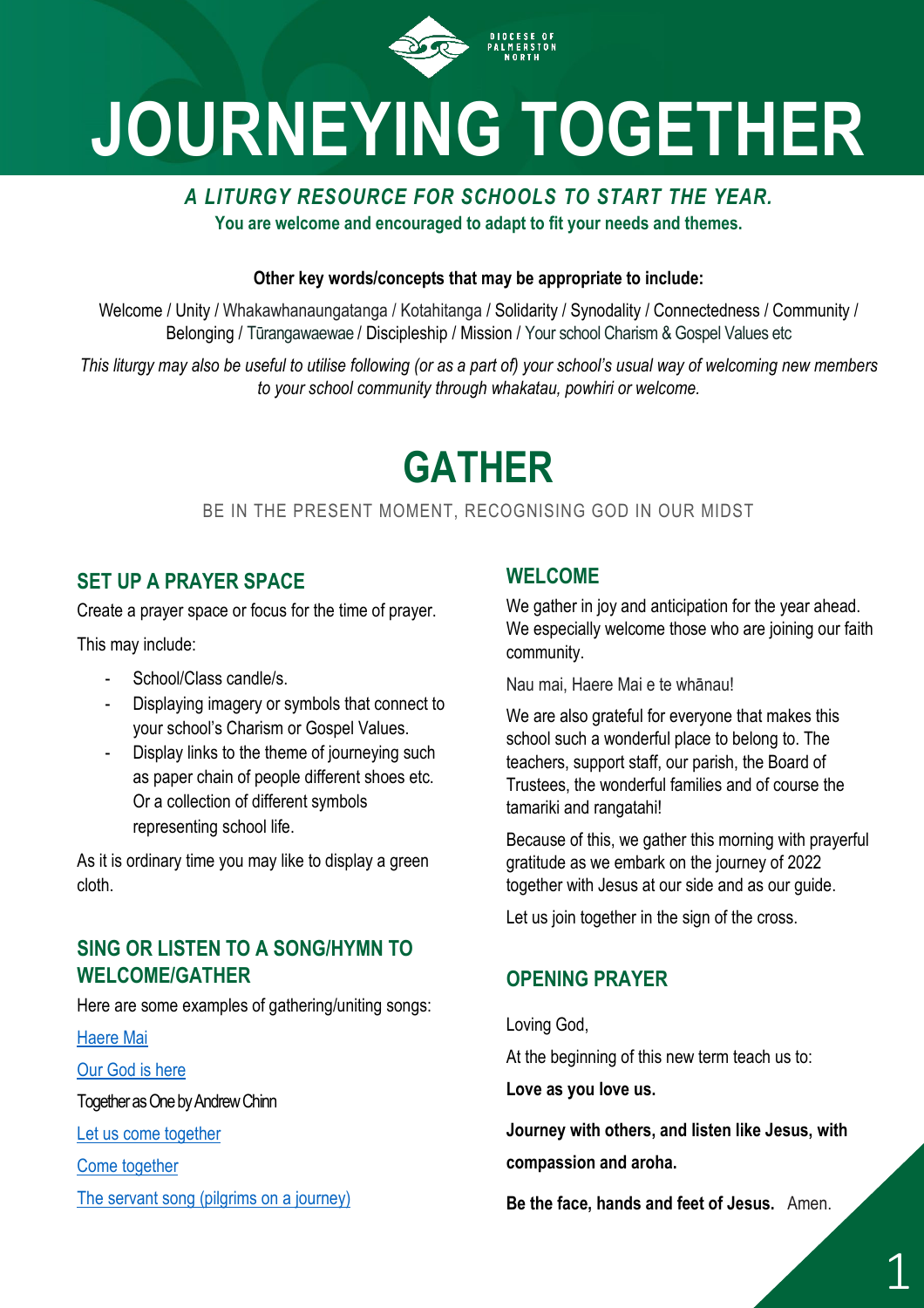

# **The Road to Emmaus**

# **TODAY'S SCRIPTURE**

In the Scriptures today we are reminded that Jesus always walks with us – even when we might not notice!

As the Church, we are also called to walk alongside and journey with others as Jesus would. So, let us journey together this year and be the hands and feet of Christ!

We will now listen to a story of how Jesus journeyed with others.



This Gospel story is set in the time just after Jesus has died. Two of his followers are walking along the road and are saddened by his death. For them, they had thought that Jesus was going to be their saviour, so they were disheartened, and their hopes had been deflated. However, the resurrected Jesus, unrecognisable to them, starts to walk alongside them and listens to their conversation.

#### He walks with them, hears their concerns. He accompanies them on their journey.

As it gets late, and they reach their destination of Emmaus, the two followers invite Jesus to stay at their house. That evening as they sit around the table to eat, it is when Jesus broke the bread that they recognised that it was Jesus who had been journeying with them! The story then tells us that they "set out at once" to Jerusalem to share their encounter with Jesus with others.

# **This is a Reading from the Gospel of Luke (24:13-35)**

**Let us invite Jesus and the Scriptures to be in our minds** (trace a cross on your forehead) **In our words** (trace a cross over your lips) **and In our hearts** (trace a cross on your heart)

#### *The Road to Emmaus*

Two of the disciples were on their way to a village called Emmaus. They were talking and discussing all that had happened to Jesus. The resurrected Jesus himself came up and walked by their side. However, they did not recognise him!

In this time, Jesus listened to them and their worries. He then shared wisdom about himself and the scriptures. When they drew near to the village to which they were going they asked Jesus to stay with them. When they were at the table together, Jesus took bread and said the blessing; then broke it and handed it to them. It was then that their eyes were opened, and they recognised him; but he vanished from their sight.

Then the disciples said to each other, 'Did not our hearts burn within us as he talked to us on the road and explained the scriptures to us?

That same hour they set out at once and returned to Jerusalem to share that Jesus had risen indeed!

The Gospel of the Lord.

*You may even research other versions of this story, act it out or maybe share a YouTube clip.*

> *We are pilgrims on a journey – we are whānau on the road, We are here to help each other – Walk the distance and share the load.*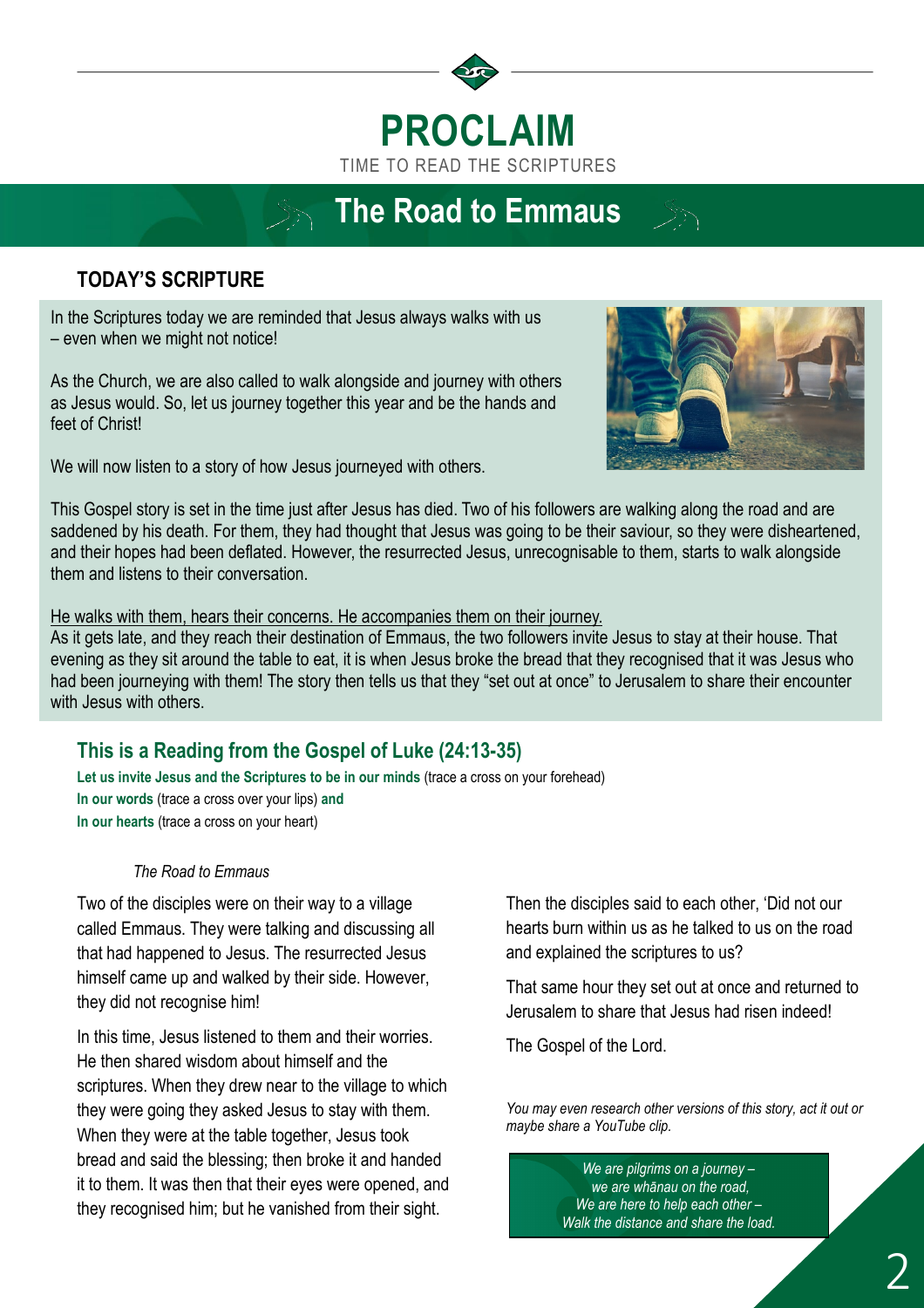

Make links to any school themes.

#### **PRAYERS OF THE FAITHFUL**

*FEEL FREE TO SIMPLIFY, ADAPT OR TRANSLATE INTO DIFFERENT LANGUAGES*

**Leader: At this time of new beginnings, we place our prayers and needs before our loving God.** 

#### Te Kaihanga (O Creator),

You made each of us unique and special. May we celebrate and embrace our differences and use our gifts to glorify you.

#### *E te Ariki - Whakarongo mai ra ki a matou*

#### Shepherd Jesus,

You are our role model and guide. May we live out our Gospel values here at school, within our whānau, our community and out in the world.

#### *E te Ariki - Whakarongo mai ra ki a matou*

E Te Ariki, e te Atua ora tonu (Almighty and ever-living God),

We pray for our teachers – that they will be given the awareness, insight, and patience to lead us to new paths of discovery. May they be free from stress and anxiety and may peace flow through their work.

*E te Ariki - Whakarongo mai ra ki a matou*

E te Atua o te aroha (loving God), Empower your one human family to join hands and recognise the dignity of all and support those in need.

#### *E te Ariki - Whakarongo mai ra ki a matou*

E te Atua o te katoa (God of all),

You know our journey and our hearts, walk with us through any difficulties. May we be guided by your light and see challenges as opportunities to learn and grow.

*E te Ariki - Whakarongo mai ra ki a matou*

Jesus, Light of the world,

May we share your light with others and be your face, hands, and feet to all we meet. May others recognise your love in our actions.

#### *E te Ariki - Whakarongo mai ra ki a matou*

**Bless us, companion God, and be with us each day. May all that we do be done in your Name.** *Amen*

#### *Include any school rituals:*

- Distribute class candles?
- Commission/bless staff and/or student leaders?
- Special blessing from the priest?